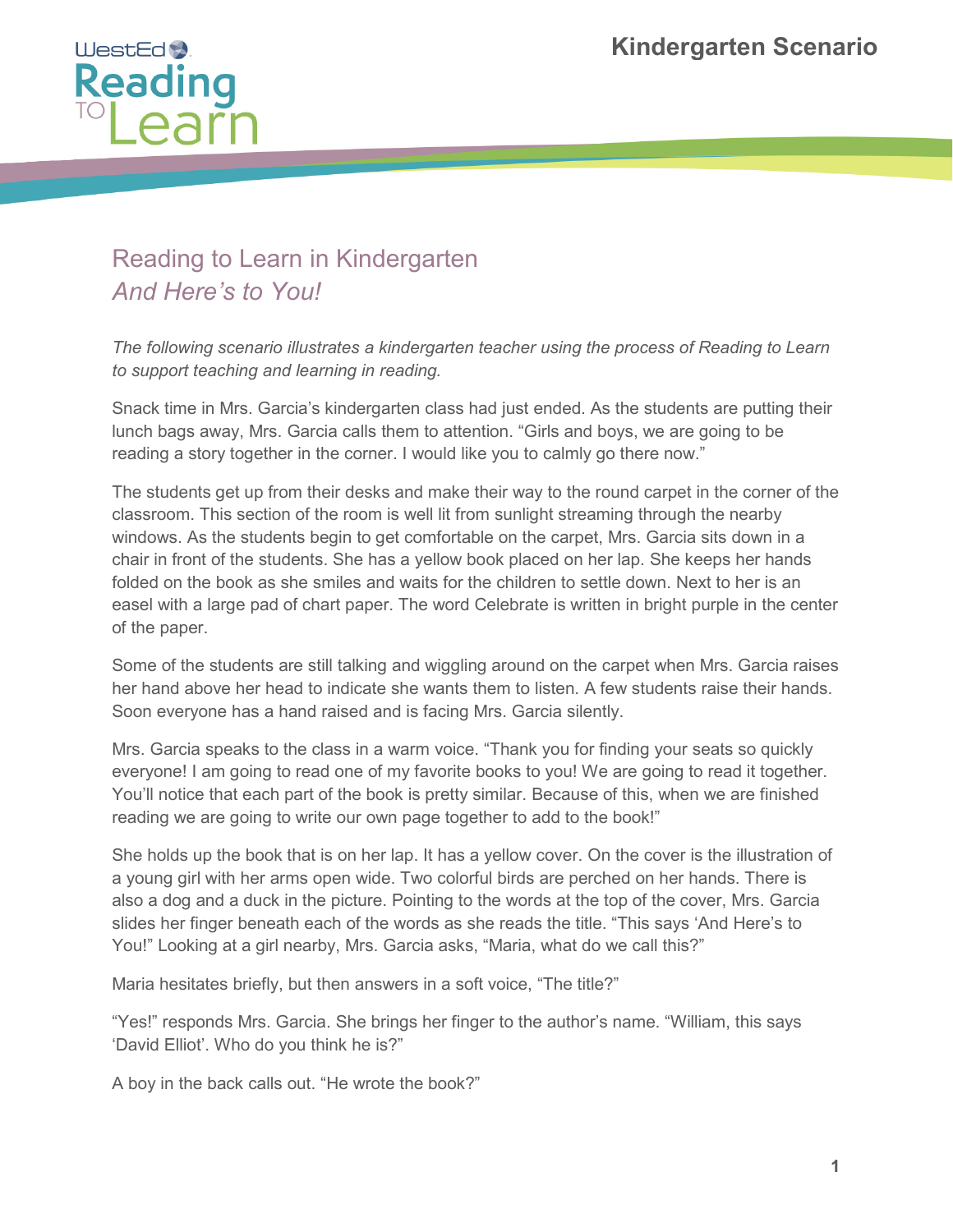Mrs. Garcia smiles. "Excellent! And what do we call a person who writes a book William?"

William replies quickly. "The author!"

Mrs. Garcia nods her head. "Joaquin, here it says 'illustrated by Randy Cecil'. What does that mean?"

A bunch of children raise their hands, but Mrs. Garcia 'shushes' them before they can answer. A boy with dark curly hair responds. "She made the pictures in the book."

"Great answer, Joaquin," says Mrs. Garcia. "Now class, this book is about celebrating." She points to the word 'celebrate' on the chart paper. "This word is 'Celebrate'. Who can tell me what is means to celebrate something?" A bunch of students raise their hands. "Felicia – what do you think it means?"

A girl with glasses answers. "Well, we celebrate birthdays in my house."

"Yes," says Mrs. Garcia, "and why do you think we celebrate birthdays?

Felicia pauses for a moment, "It's special day. We get presents and have balloons and cake and ice cream. I want an ice cream cake for my birthday this year!"

Mrs. Garcia laughs good-naturedly. "Yes! Birthdays are a lot of fun. I like how you said that it is a special day. That's what celebrations are all about. We celebrate things that are special, things that we love. I would like you to turn to a partner and share something with them that you love."

The students begin chatting with other children as Mrs. Garcia listens. After a few moments she raises her hand. The class quiets down quickly. "I heard a lot of you saying you love your pets. Well, the book I am going to read to you celebrates all kinds of creatures. This book does not tell a story. Rather, it will celebrate a different creature on each page. Before I begin reading, let's predict what kinds of creatures we think will be celebrated." Mrs. Garcia stands up and takes a green marker from the tray at the bottom of the easel. "Okay, what are some creatures we think will be in the book?"

Students start calling out a bunch of different animals. Mrs. Garcia writes a variety of different animals randomly on the chart paper all around the word 'Celebrate'. When the sheet is filled with different kinds of animals, Mrs. Garcia holds up the book and turns to the first page of the text. There is an illustration of a young girl with birds flying around her. Mrs. Garcia asks the class, "What details do you notice in the pictures on these two pages?" She calls on different students who identify a girl, birds and clouds. She encourages the students to be more specific by asking them. "What colors do you see? What are the creatures doing?" The children mention that the birds are flying and that the girl is smiling. The also identify many different colors.

When the students have identified a variety of details, Mrs. Garcia then reads the text on the page.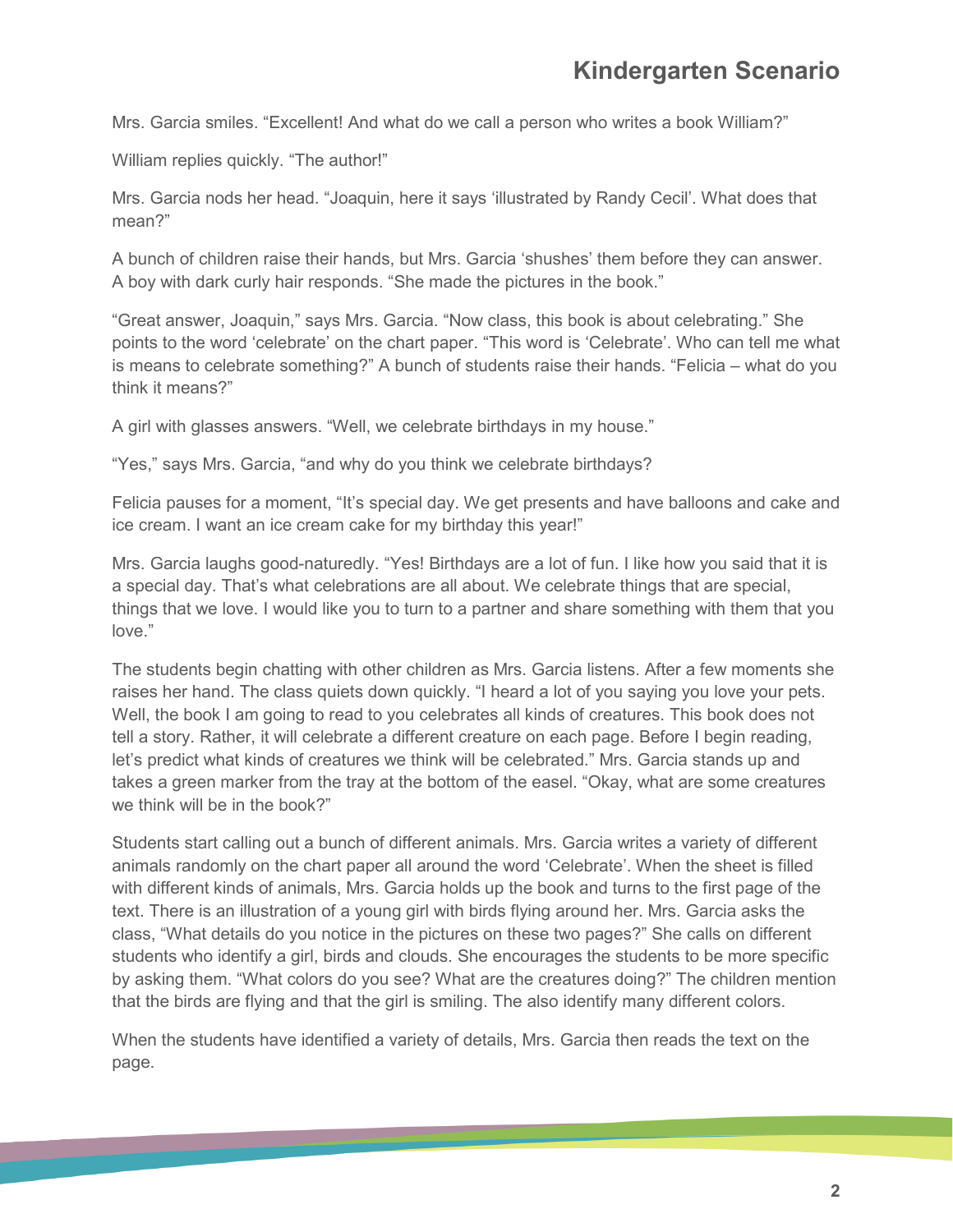Here's to the birds!

## The feather people!

Birds!"

As she reads, she traces her finger below each word as she reads.

When she finishes reading the page. Mrs. Garcia turns to the class. "Okay class. I am going to read each line one more time. After I read, I am going to see if you can make any connections between the words and the pictures. Let me do the first one so you know what I mean. "

She reads the first line again. 'Here's to the birds!'" She points to the word birds. "I see a bunch of pictures of birds on these two pages. They connect to the word 'birds'. Let's see if you can do the same thing on the next line."

Mrs. Garcia rereads the second line. "'The feather people!' Does anyone see any connections between any of these words and any pictures in the book?"

Two students raise their hands.

"Johnny, what do you see?" Mrs. Garcia asks.

"I can see feathers on the birds!"

Mrs. Garcia claps her hands. "Great connection!"

Another girl raises her hand. "Yes, Sandra, what do you see?"

Sandra points to the illustration of the girl. "I see a girl. She is a people."

Mrs. Garcia smiles. Yes! There is a person on the page. Persons are people! In this book the author also calls all different kinds of animals people too. Good job Sandra!"

For the next ten minutes, Mrs. Garcia continues to read the book. The next set of pages is about fish. These are followed by pages about bears, bugs, cats, dogs, cows, and frogs. Each section follows the same formula as that with the birds. The book concludes with a celebration of all kinds of people, with the last page focusing on the 'you' of the reader. As Mrs. Garcia reads, she encourages students to identify details in the illustrations and to connect these to words in the text. Occasionally, after she reads each section once or twice, Mrs. Garcia points to specific words and asks students to read them.

After the students have finished the read aloud, Mrs. Garcia flips the chart paper to a new page. The following is written on the page.

| Here's to the |  |
|---------------|--|
|---------------|--|

The people!